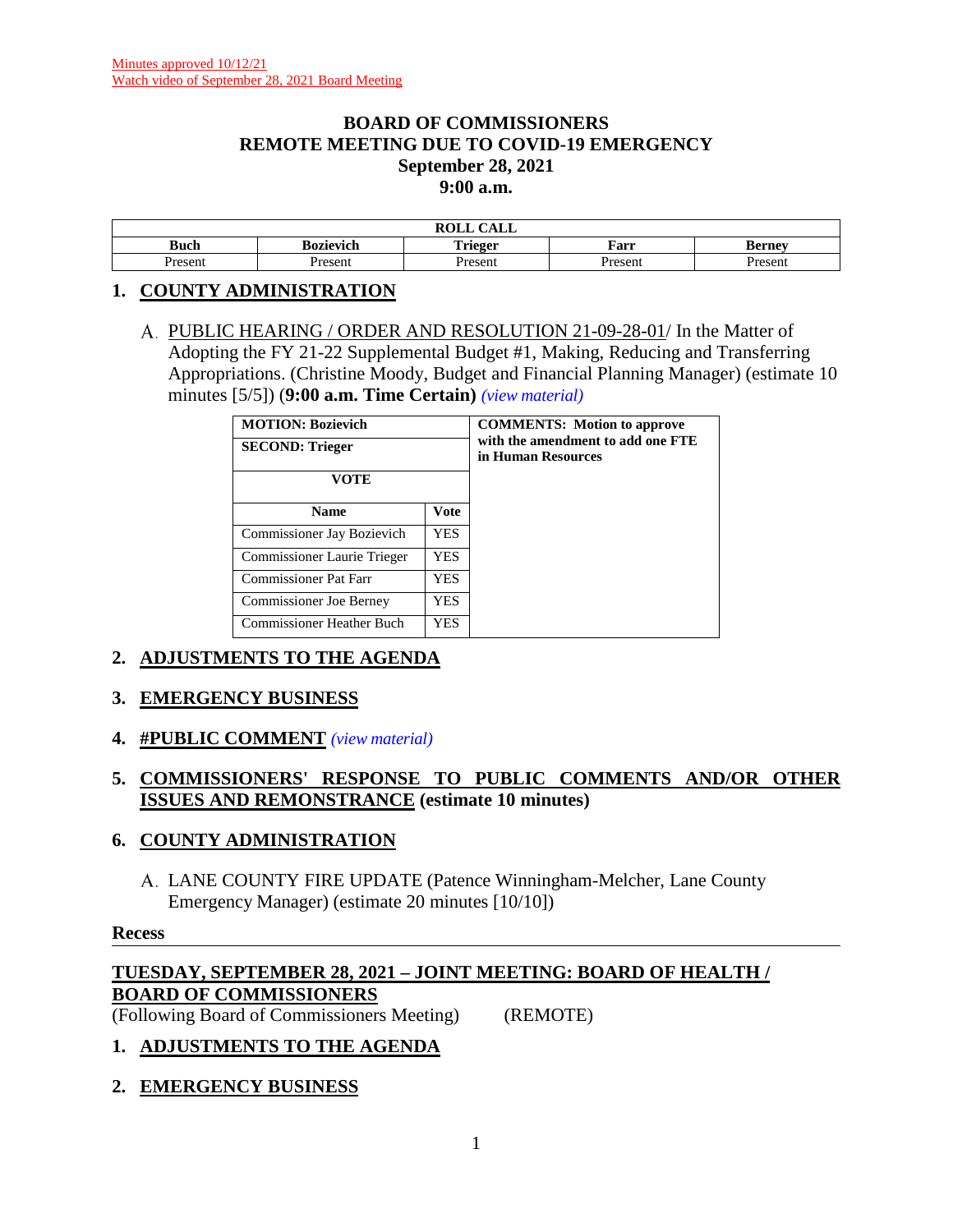# **3. COUNTY ADMINISTRATION**

A. COVID-19 RESPONSE AND RECOVERY (Steve Mokrohisky, County Administrator; Steve Adams, Incident Commander; Dr. Jocelyn Warren, Public Health Manager) (estimate 30 minutes [15/15])

#### **Adjourn**

## **7. CONSENT CALENDAR**

## A. DISTRICT ATTORNEY

- 1) ORDER 21-09-28-02/ In the Matter of Adding One Fulltime Equivalent (1.0 FTE) Deputy District Attorney to the District Attorney's Office within the General Fund for FY 21-22. (Patty Perlow, District Attorney) *(view [material\)](http://www.lanecountyor.gov/UserFiles/Servers/Server_3585797/File/Government/BCC/2021/2021_AGENDAS/092821agenda/T.7.B.1.pdf)*
- 2) ORDER 21-09-28-03/ In the Matter of Adding One Fulltime Equivalent (1.0 FTE) Deputy Medical Legal Death Investigator to the District Attorney's Office within the General Fund for FY 21-22. (Patty Perlow, District Attorney) *(view [material\)](http://www.lanecountyor.gov/UserFiles/Servers/Server_3585797/File/Government/BCC/2021/2021_AGENDAS/092821agenda/T.7.B.2.pdf)*

## **B. HUMAN RESOURCES**

1) ORDER 21-09-28-04**/** In the Matter of Renewing the Contract with JellyVision for the Employee Benefit Advisory Tool ALEX and Delegating Authority to the County Administrator to Execute the Agreement. (Krystal Tullar, Workforce Wellness Solutions Manager) *(view [material\)](http://www.lanecountyor.gov/UserFiles/Servers/Server_3585797/File/Government/BCC/2021/2021_AGENDAS/092821agenda/T.7.C.1.pdf)*

## C. SHERIFF'S OFFICE

1) ORDER 21-09-28-05**/** In the Matter of Approving Certain Routine Contracts, Grants and Amendments, and Delegating Authority to the County Administrator to Sign the Approved Contracts, Grants and Amendments. (Debby Haller, Finance Manager) *(view [material\)](http://www.lanecountyor.gov/UserFiles/Servers/Server_3585797/File/Government/BCC/2021/2021_AGENDAS/092821agenda/T.7.D.1.pdf)*

| <b>MOTION: Farr</b>              |             | <b>COMMENTS:</b> |
|----------------------------------|-------------|------------------|
| <b>SECOND: Buch</b>              |             |                  |
| <b>VOTE</b>                      |             |                  |
| <b>Name</b>                      | <b>Vote</b> |                  |
| Commissioner Jay Bozievich       | <b>YES</b>  |                  |
| Commissioner Laurie Trieger      | <b>YES</b>  |                  |
| Commissioner Pat Farr            | <b>YES</b>  |                  |
| <b>Commissioner Joe Berney</b>   | <b>YES</b>  |                  |
| <b>Commissioner Heather Buch</b> | <b>YES</b>  |                  |

## **8. COUNTY ADMINISTRATION**

- REPORT/ Travel Lane County Semi Annual Report. (Kari Westlund, President and CEO) (estimate 20 minutes [10/10]) *(view [material\)](http://www.lanecountyor.gov/UserFiles/Servers/Server_3585797/File/Government/BCC/2021/2021_AGENDAS/092821agenda/T.8.A.pdf)*
- **9. EXECUTIVE SESSION as per ORS 192.660** (Remote Meeting)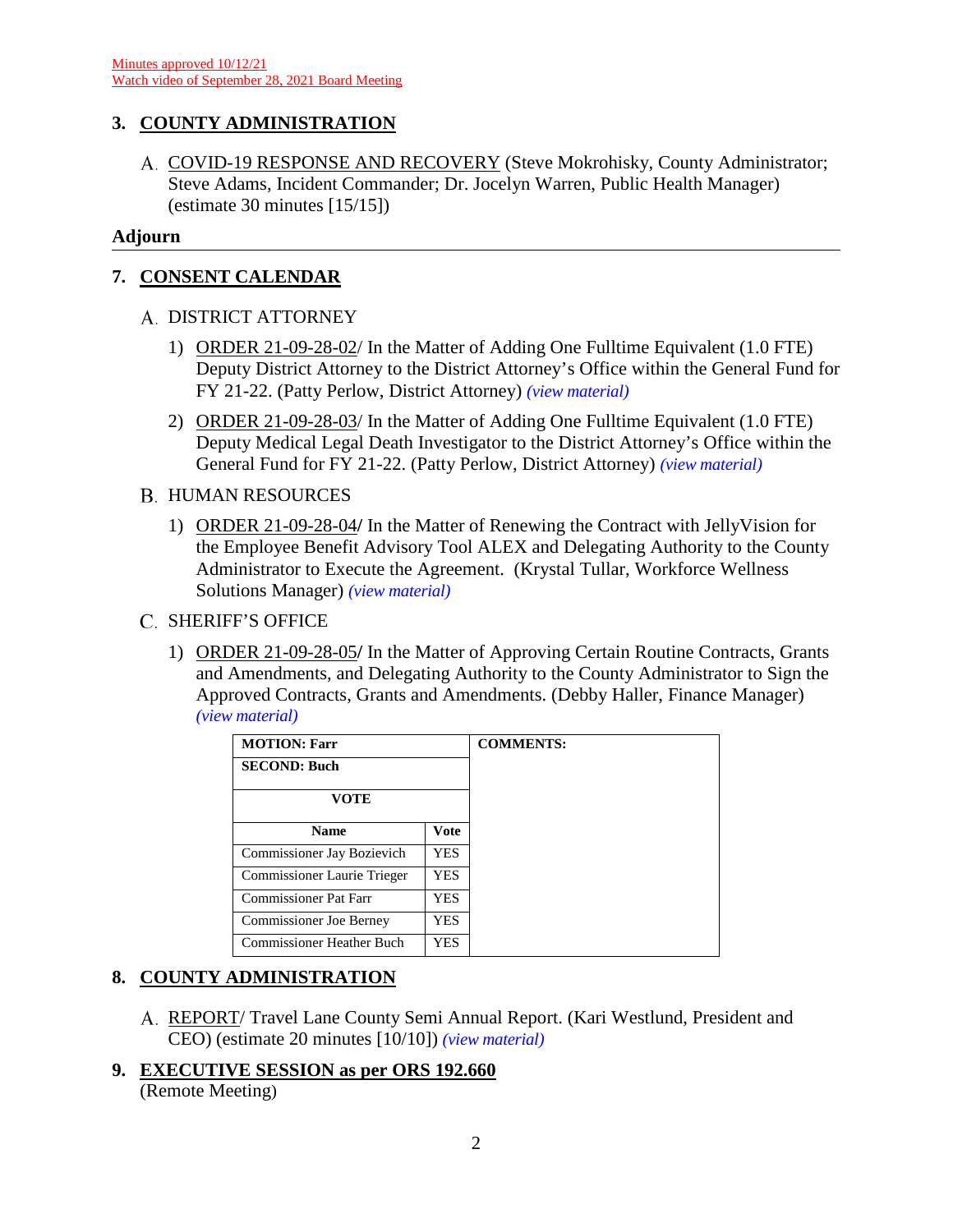## **10. OTHER BUSINESS**

#### **Recess**

*During the COVID-19 global pandemic, the Board of Commissioners will be hosting their board meeting via webinar. To watch the live stream of the meeting, click [here](https://lanecounty.org/cms/One.aspx?portalId=3585881&pageId=7842434) – no registration is required to watch the live webcast.* 

#### **TUESDAY, SEPTEMBER 28, 2021 – REGULAR MEETING**

(1:30 p.m.) (REMOTE MEETING)

## **11. COUNTY ADMINISTRATION**

ORDER 21-09-28-07/ In the Matter of Approving the 2021-2023 Lane County Community Corrections Plan, Delegating Authority to the County Administrator to Execute the Intergovernmental Agreement and Contracts, and Delegating Authority to the Staff of the Public Safety Coordinating Council to Submit the Community Corrections Plan and Signed IGA to Oregon Department of Corrections. (Paul Solomon, PSCC Chair, Denise Walters, LOG Principle Planner) (estimate 20 minutes [10/10]) (**1:30 p.m. Time Certain)** *(view [material\)](http://www.lanecountyor.gov/UserFiles/Servers/Server_3585797/File/Government/BCC/2021/2021_AGENDAS/092821agenda/T.12.A.pdf)*

| <b>MOTION: Bozievich</b><br><b>SECOND: Trieger</b> |            | <b>COMMENTS:</b> |
|----------------------------------------------------|------------|------------------|
| VOTE                                               |            |                  |
| <b>Name</b>                                        | Vote       |                  |
| Commissioner Jay Bozievich                         | YES.       |                  |
| Commissioner Laurie Trieger                        | <b>YES</b> |                  |
| <b>Commissioner Pat Farr</b>                       | YES        |                  |
| <b>Commissioner Joe Berney</b>                     | YES        |                  |
| Commissioner Heather Buch                          | <b>YES</b> |                  |

B. ORDER 21-09-28-08/ In the Matter of Confirming the Appointment of Pauline Gichohi Lane County Behavioral Health Division Manager, as Mental Health Director ex-officio Voting Member of the Lane County Public Safety Coordinating Council. (Paul Solomon, PSCC Chair, Denise Walters, LOG Principle Planner) (estimate 10 minutes [5/5]) *(view [material\)](http://www.lanecountyor.gov/UserFiles/Servers/Server_3585797/File/Government/BCC/2021/2021_AGENDAS/092821agenda/T.12.B.pdf)*

| <b>MOTION: Farr</b>              |             | <b>COMMENTS:</b> |
|----------------------------------|-------------|------------------|
| <b>SECOND: Buch</b>              |             |                  |
| <b>VOTE</b>                      |             |                  |
| <b>Name</b>                      | <b>Vote</b> |                  |
| Commissioner Jay Bozievich       | YES         |                  |
| Commissioner Laurie Trieger      | YES.        |                  |
| <b>Commissioner Pat Farr</b>     | YES         |                  |
| <b>Commissioner Joe Berney</b>   | YES.        |                  |
| <b>Commissioner Heather Buch</b> | YES         |                  |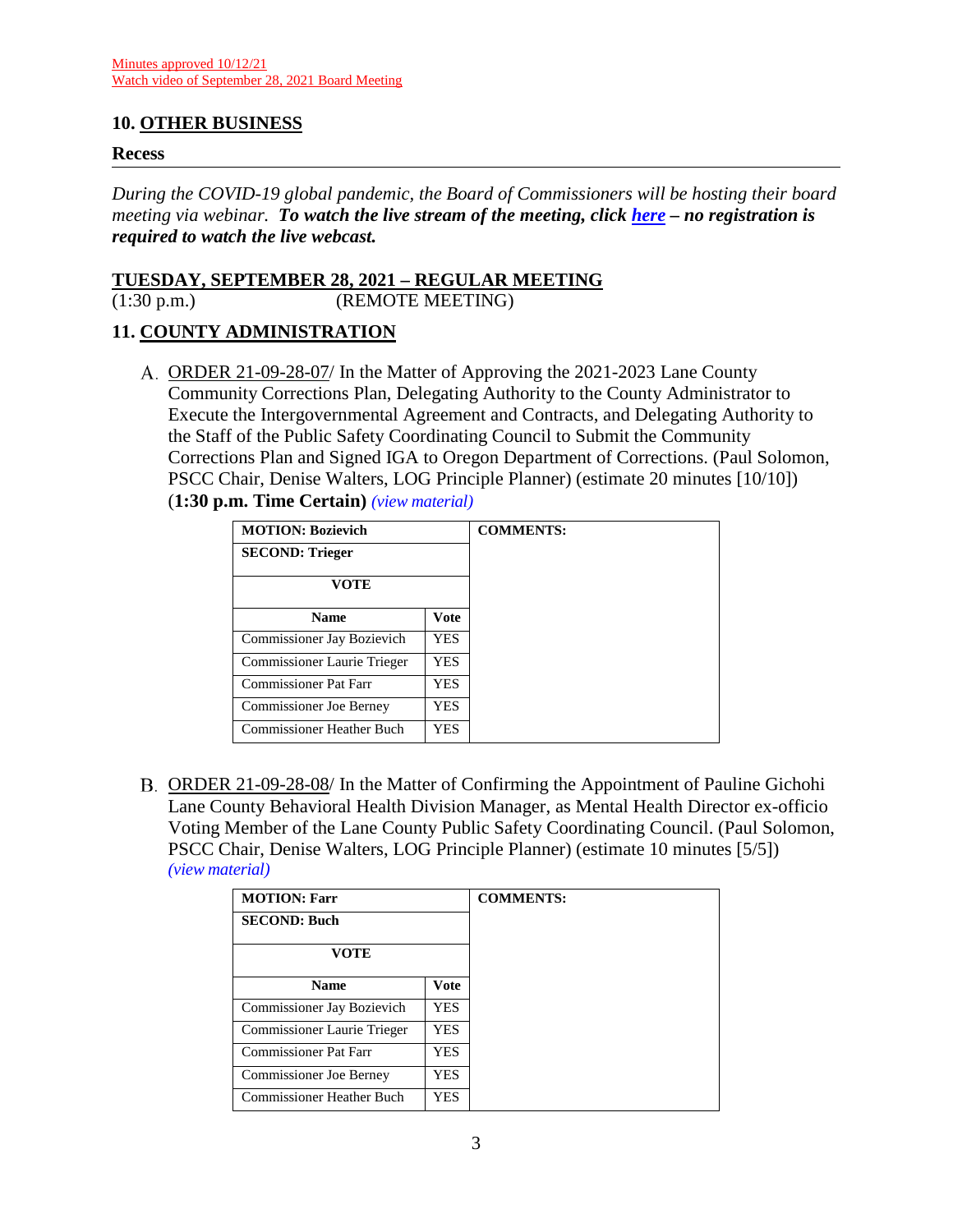# **12. COUNTY ADMINISTRATION**

RESOLUTION AND ORDER 21-09-28-06/ In the Matter of Declaring the Second Monday of Each October Indigenous Peoples' Day. (Mo Young, Equity and Access Coordinator) (estimate 20 minutes [5/15]) *(view [material\)](http://www.lanecountyor.gov/UserFiles/Servers/Server_3585797/File/Government/BCC/2021/2021_AGENDAS/092821agenda/T.8.B.pdf)*

| <b>MOTION: Farr</b>              |                |
|----------------------------------|----------------|
| <b>SECOND: Trieger</b>           |                |
| VOTE                             |                |
| <b>Name</b>                      | <b>Vote</b>    |
| Commissioner Jay Bozievich       | N <sub>O</sub> |
| Commissioner Laurie Trieger      | <b>YES</b>     |
| Commissioner Pat Farr            | <b>YES</b>     |
| <b>Commissioner Joe Berney</b>   | <b>YES</b>     |
| <b>Commissioner Heather Buch</b> | YES            |

## Announcements

# **13. PUBLIC WORKS**

- A. WORK SESSION/ In The Matter of Stormwater Program Changes and Funding. (PM & NBA 11/30/2010, 6/2/2020, 3/30/2021, 4/20/2021) (Dan Hurley, Public Works Director, Peggy Keppler, County Engineer, Mauria Pappagallo, County Water Resources Coordinator, John Ghilarducci, FCS Group)(estimate 60 minutes [40/20]) *(view [material\)](http://www.lanecountyor.gov/UserFiles/Servers/Server_3585797/File/Government/BCC/2021/2021_AGENDAS/092821agenda/T.13.A.pdf)*
- WORK SESSION/ Statutes and Regulations Applicable to the Placement of Tiny Homes in the Holiday Farm Fire Impact Area and Countywide. (PM & NBA 8/3/2021) (Keir Miller, LMD Manager)(estimate 60 minutes [20/40]) *(view [material\)](http://www.lanecountyor.gov/UserFiles/Servers/Server_3585797/File/Government/BCC/2021/2021_AGENDAS/092821agenda/T.13.B.pdf)*

# **14. COUNTY COUNSEL**

- REPORT/ Fatal Crash Investigation Team (FCIT) Report. (Steve Dingle, County Counsel) (estimate 30 minutes [20/10]) *(view [material\)](http://www.lanecountyor.gov/UserFiles/Servers/Server_3585797/File/Government/BCC/2021/2021_AGENDAS/092821agenda/T.9.A.pdf)*
- B. Announcements

# **15. COMMISSIONERS' BUSINESS**

- A. Announcements
- **B.** Future Board Assignment Requests

# **16. REVIEW ASSIGNMENTS**

# **17. EXECUTIVE SESSION as per ORS 192.660** (Remote Meeting)

# **18. OTHER BUSINESS**